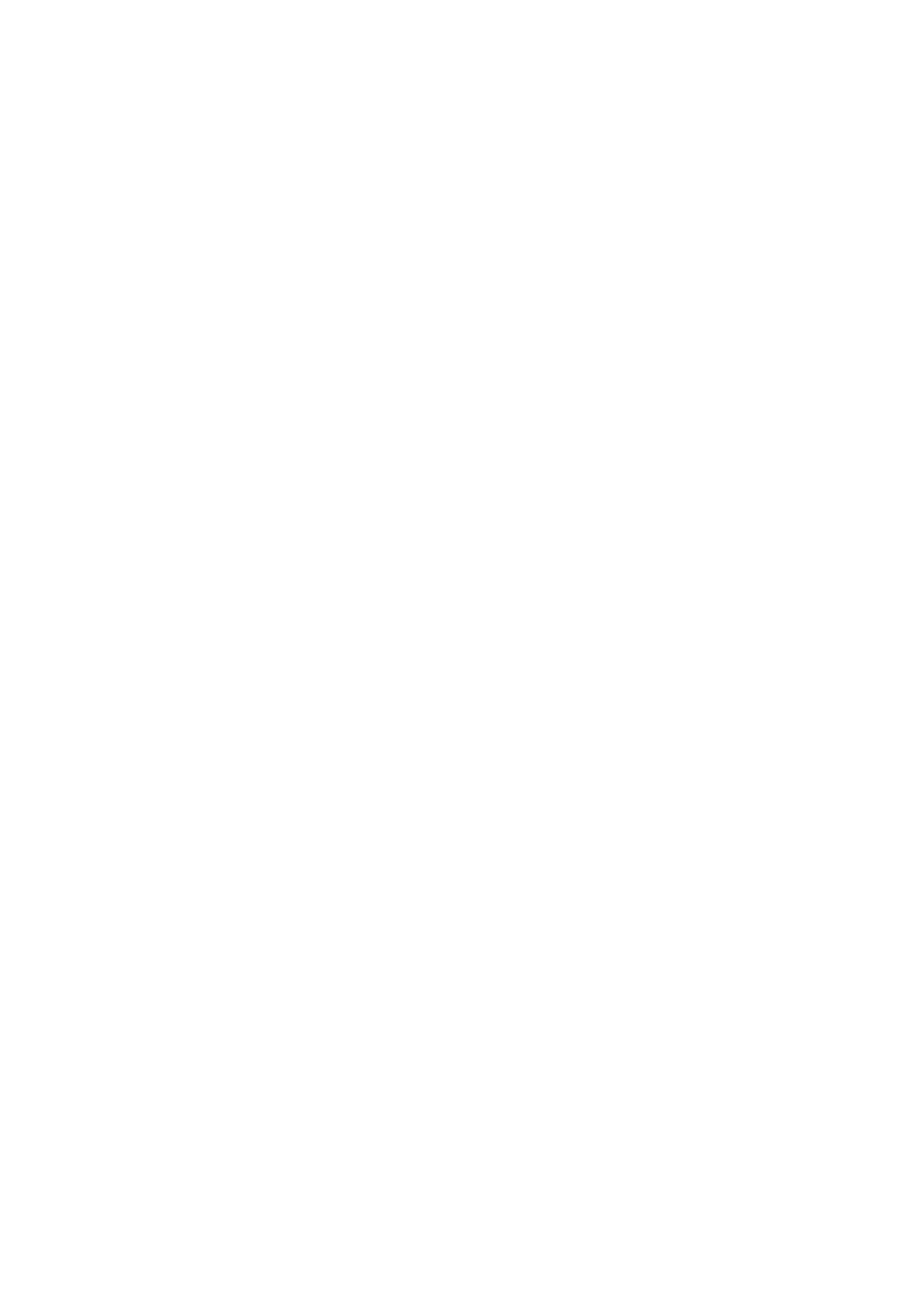# **TABLE OF CONTENTS 2 NOVEMBER 2021**

**Business Page No.**

| 1. | <b>Meeting Conduct</b>   |                                                                                                                      | 5              |
|----|--------------------------|----------------------------------------------------------------------------------------------------------------------|----------------|
|    | 1.1                      | Karakia                                                                                                              | 5              |
|    | 1.2                      | <b>Apologies</b>                                                                                                     | 5              |
|    | 1.3                      | <b>Conflict of Interest Declarations</b>                                                                             | 5              |
|    |                          | 1.4 Confirmation of Minutes                                                                                          | 5              |
|    | 1.5                      | Items not on the Agenda                                                                                              | 5              |
|    | 1.6                      | <b>Public Participation</b>                                                                                          | 6              |
| 2. | <b>General Business</b>  |                                                                                                                      | $\overline{7}$ |
|    | 2.2                      | <b>Name Change Proposal For Polhill Reserves</b>                                                                     | $\overline{7}$ |
|    | 2.3                      | Report back on changes to the Leisure Card scheme                                                                    | $\overline{7}$ |
|    | 2.4                      | <b>Easement for telecommunication purposes over Council</b><br>reserve - Carter Park and Centennial Reserve, Maupuia | 8              |
|    | 2.5                      | <b>Trails Wellington New Track Proposal for</b><br><b>Matairangi/Mount Victoria</b>                                  | 9              |
|    | 2.6                      | Trading and events in public places policy                                                                           | 10             |
|    | 2.7                      | <b>Forward Programme</b>                                                                                             | 8              |
|    | 2.8                      | <b>Actions Tracking</b>                                                                                              | 9              |
| 3. | <b>Committee Reports</b> |                                                                                                                      | 9              |
|    | 3.1                      | Report of the Kāwai Whakatipu   Grants Subcommittee<br>Meeting of 13 October 2021                                    | 9              |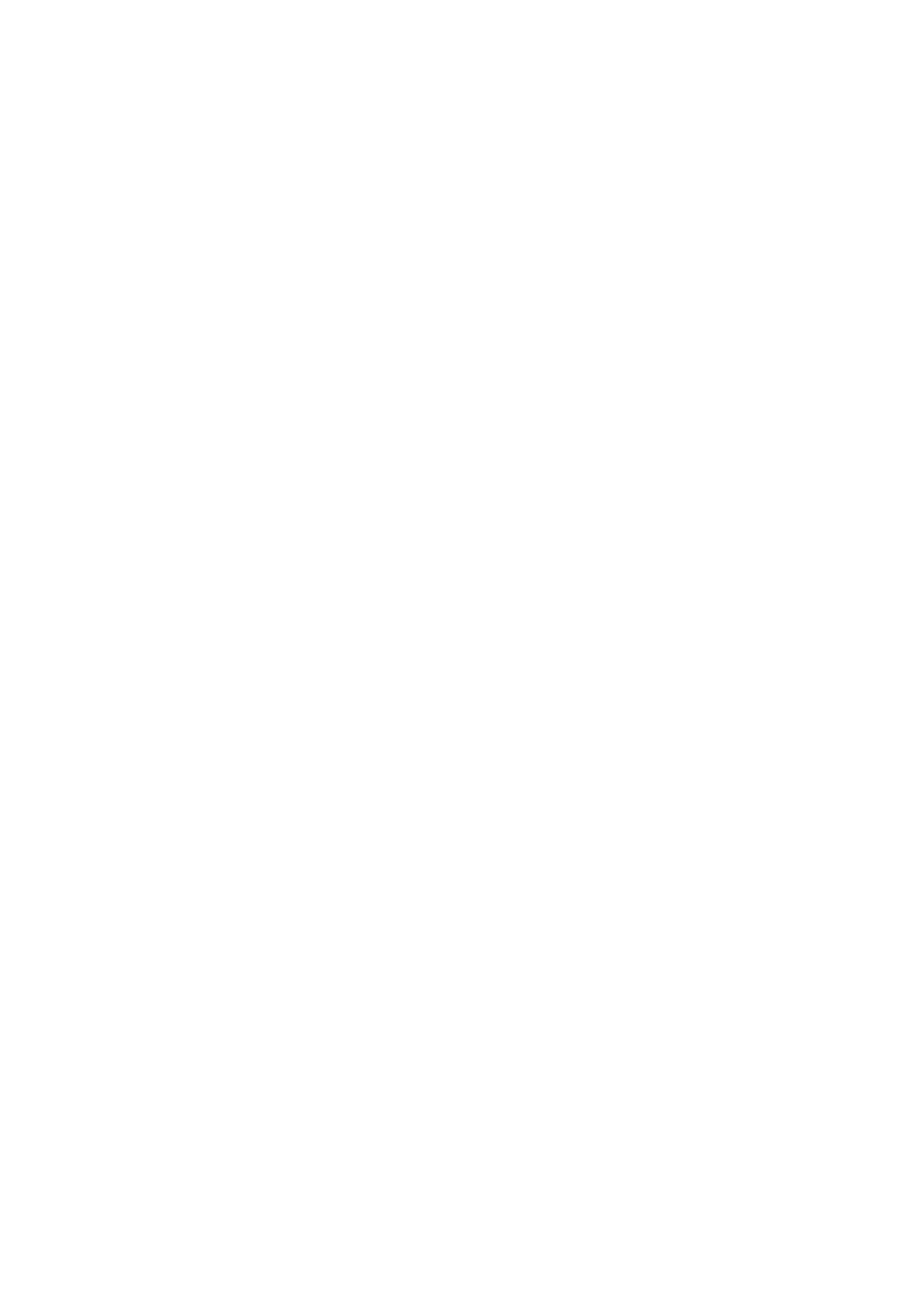## <span id="page-4-0"></span>**1. Meeting Conduct**

#### **1.1 Karakia**

The Chairperson declared the meeting open at 10:45am and invited members to stand and read the following karakia to open the meeting.

**Whakataka te hau ki te uru, Whakataka te hau ki te tonga. Kia mākinakina ki uta, Kia mātaratara ki tai. E hī ake ana te atākura. He tio, he huka, he hauhū. Tihei Mauri Ora!**

Cease oh winds of the west and of the south Let the bracing breezes flow, over the land and the sea. Let the red-tipped dawn come with a sharpened edge, a touch of frost, a promise of a glorious day

(Councillor Rush joined the meeting at 10:46am)

#### <span id="page-4-1"></span>**1.2 Apologies**

#### **Moved Councillor Day, seconded Councillor Matthews**

#### **Resolved**

That the Pūroro Rangaranga | Social, Cultural and Economic Committee:

1. Accept the apologies received from Mayor Foster and Councillor Condie for early departure.

**Carried**

<span id="page-4-2"></span>**1.3 Conflict of Interest Declarations**

#### No conflicts of interest were declared.

#### <span id="page-4-3"></span>**1.4 Confirmation of Minutes**

#### **Moved Councillor Day, seconded Councillor Foon**

#### **Resolved**

That the Pūroro Rangaranga | Social, Cultural and Economic Committee:

1. Approves the minutes of the Pūroro Rangaranga | Social, Cultural and Economic Committee Meeting held on 7 October 2021, having been circulated, that they be taken as read and confirmed as an accurate record of that meeting.

**Carried**

#### <span id="page-4-4"></span>**1.5 Items not on the Agenda**

There were no items not on the agenda.

(Deputy Mayor Free left the meeting at 10:48am) (Deputy Mayor Free returned to the meeting at 10:50am)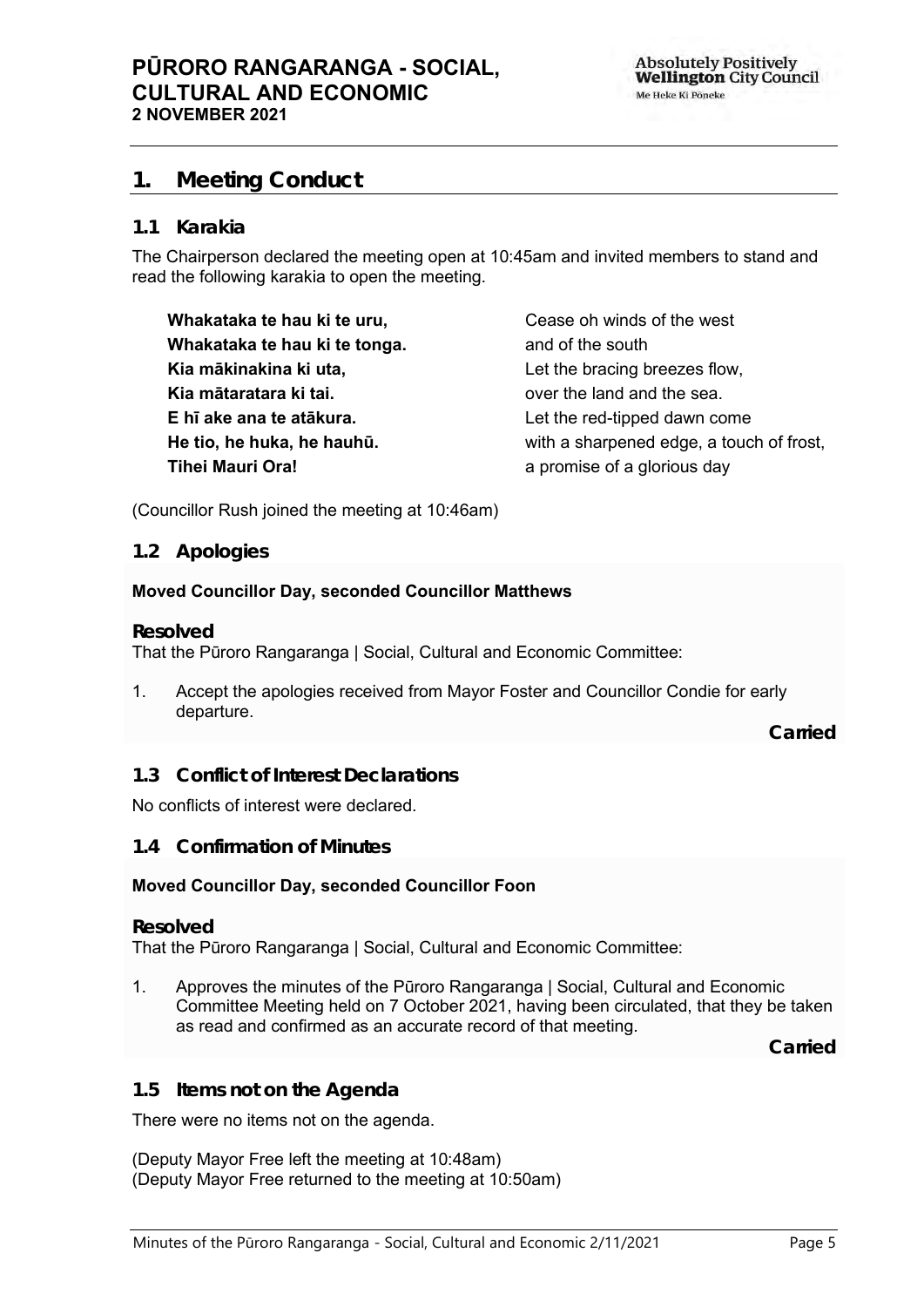**Absolutely Positively Wellington City Council** Me Heke Ki Pôneke

## <span id="page-5-0"></span>**1.6 Public Participation**

## **1.6.1 Chris Horne - Wellington Botanical Society**

On behalf of the Wellington Botanical Society, Chris Horne spoke to the meeting regarding item 2.6 Trading and Events in Public Places Policy.

### **1.6.2 Bev Abbot**

Bev Abbot spoke to the meeting regarding item 2.6 Trading and Events in Public Places Policy.

#### **1.6.3 Phillip Kreig - Loose Leash Dog Walking Service**

On behalf of Loose Leash Dog Walking Service, Phillip Kreig spoke to the meeting regarding item 2.6 Trading and Events in Public Places Policy.

### **1.6.4 Shelby Stoneburner**

Shelby Stoneburner spoke to the meeting regarding item 2.2 Name Change Proposal For Polhill Reserves.

#### **1.6.5 John Woolf**

John Woolf spoke to the meeting regarding item 2.2 Name Change Proposal For Polhill Reserves.

### **1.6.6 Hana Buchanan and Sam Kahui - Te Aro Pā Trust**

On behalf of Te Aro Pā Trust, Hana Buchanan and Sam Kahui spoke to the meeting regarding item 2.2 Name Change Proposal For Polhill Reserves.

## **Reordering of Agenda items**

**Secretarial note:** In accordance with standing order 19.1, the chairperson accorded precedence to some items of business and announced that the agenda would be considered in the following order:

- Item 2.2 Name Change Proposal for Polhill Reserves
- Item 2.3 Report back on changes to the Leisure Card scheme
- Item 2.4 Easement for telecommunication purposes over Council reserve Carter Park and Centennial Reserve, Maupuia
- Item 2.7 Forward Programme
- Item 2.8 Actions Tracking
- Item 3.1 Report of the Kāwai Whakatipu | Grants Subcommittee Meeting of 13 October 2021
- Item 2.5 Trails Wellington New Track Proposal for Matairangi/Mount Victoria
- Item 2.6 Trading and events in public places policy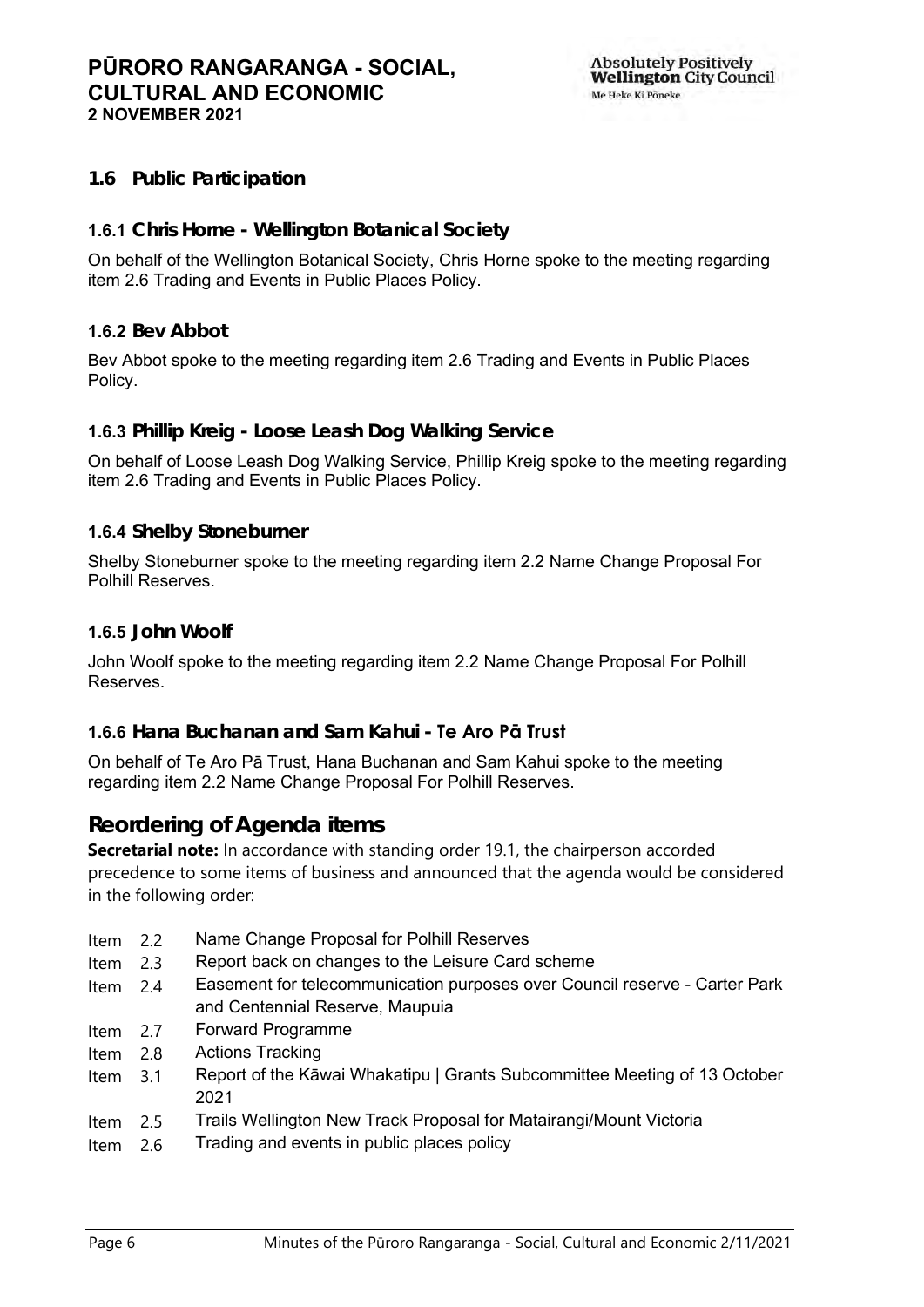## <span id="page-6-0"></span>**2. General Business**

**Secretarial Note:** Item 2.1 in the agenda, Outcome of City Housing Tenancy Services Review, was withdrawn and not discussed by the meeting.

## <span id="page-6-1"></span>**2.2 Name Change Proposal For Polhill Reserves**

#### **Moved Councillor Day, seconded Councillor Paul**

#### **Resolved**

That the Pūroro Rangaranga | Social, Cultural and Economic Committee:

- 1. Receive the information
- 2. Agree that 'Polhill Gully Rec Reserve & Town Belt, Panorama Heights Reserve, Holloway Road/Brosnahan Terrace Reserve, George Denton Park (except the play area) and Waimapihi Reserve, Holloway Road' will be named 'Waimapihi Reserve'.
- 3. Note Officers will reprioritise existing budgets to allow for updating signage in and around the reserve.

**Carried**

The meeting adjourned at 12:20pm and resumed at 1:01pm with the following members present: Councillor Calvert, Councillor Condie, Councillor Day, Councillor Fitzsimons, Councillor Foon, Liz Kelly, Councillor Matthews, Councillor O'Neill, Councillor Pannett, Councillor Paul, and Councillor Woolf.

(Councillor Rush returned to the meeting at 1:02pm) (Councillor Young returned to the meeting at 1:04pm) (Deputy Mayor Free returned to the meeting at 1:06pm)

#### <span id="page-6-2"></span>**2.3 Report back on changes to the Leisure Card scheme**

#### **Moved Councillor Fitzsimons, seconded Councillor Day**

#### **Resolved**

That the Pūroro Rangaranga | Social, Cultural and Economic Committee:

- 1. Receive the information
- 2. Notes the June 2019 City Strategy Committee resolution that Officers *"review the Leisure Card scheme after two years and report back to Council on the impact of the changes to the scheme"*
- 3. Notes the information contained in this report
- 4. Note that Super Gold Leisure Card members who joined the scheme prior to 2019 will continue to enjoy the benefits of lifelong membership.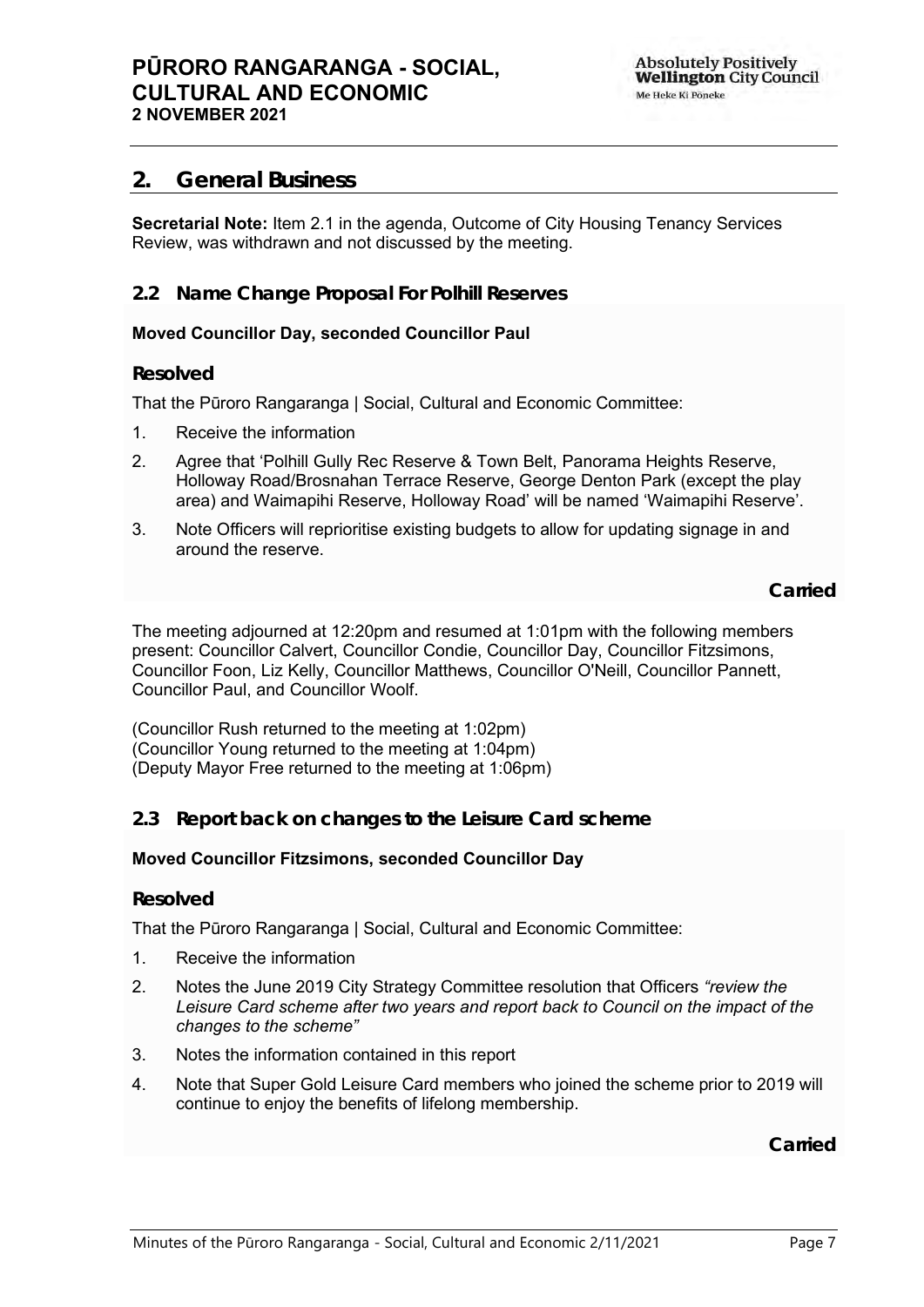## **PŪRORO RANGARANGA - SOCIAL, CULTURAL AND ECONOMIC 2 NOVEMBER 2021**

<span id="page-7-0"></span>**2.4 Easement for telecommunication purposes over Council reserve - Carter Park and Centennial Reserve, Maupuia**

## **Moved Councillor O'Neill, seconded Councillor Day**

### **Resolved**

That the Pūroro Rangaranga | Social, Cultural and Economic Committee:

- 1. Receive the information.
- 2. Agree to grant a telecommunications easement 'in gross', pursuant to Section 48 of the Reserves Act 1977, to Chorus New Zealand Limited over:
	- a. Council owned scenic reserve land at Carter Park being Part Section 20 Watts Peninsula District and held on ROT 601426 and shown as Area A on DP 85452.
	- b. Council owned scenic reserve land at Centennial Reserve being Section 95 Watts Peninsula District and held on ROT WN23B/720 and shown as Area B on DP 85452.
- 3. Instruct officers to finalise the terms and conditions of the easement which will be broadly similar to the terms and conditions in the existing easement to Telecom.
- 4. Delegate to the Chief Executive the power to carry out all steps to affect the easement.
- 5. Note that under the Instrument of Delegation for Territorial Authorities dated 12 July 2013, the Minister of Conservation has delegated the authority to grant easements over reserve land under s48 of the Reserves Act 1977 to Council. According to Council delegations, the power to grant easements under the Reserves Act 1977 rests with the Social, Cultural and Economic Committee.
- 6. Note that approval to grant this easement will be conditional on:
	- a. The applicant being responsible for all costs associated with the creation of the easement, including any of Council's fair and reasonable costs
	- b. The requirement for public notice under Section 48(2) of the Reserves Act 1977 being waived as the reserves are not likely to be materially altered or permanently damaged and the rights of the public are not likely to be permanently affected by the granting of this easement.

**Carried**

## <span id="page-7-1"></span>**2.7 Forward Programme**

### **Moved Councillor Day, seconded Councillor Fitzsimons**

#### **Resolved**

That the Pūroro Rangaranga | Social, Cultural and Economic Committee:

1. Receive the information.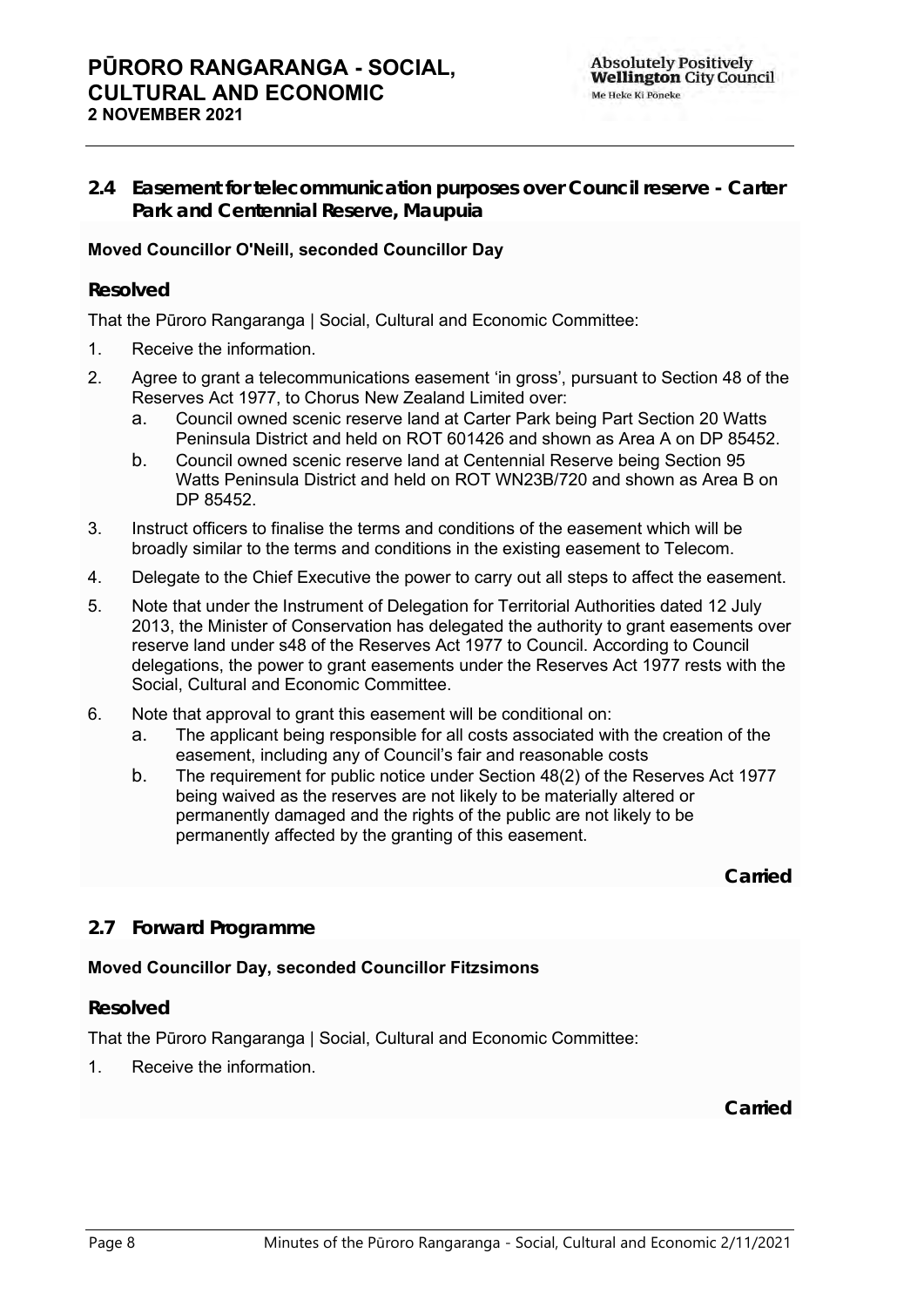## <span id="page-8-1"></span>**2.8 Actions Tracking**

#### **Moved Councillor Fitzsimons, seconded Councillor Matthews**

#### **Resolved**

That the Pūroro Rangaranga | Social, Cultural and Economic Committee:

1. Receive the information.

**Carried**

## <span id="page-8-2"></span>**3. Committee Reports**

<span id="page-8-3"></span>**3.1 Report of the Kāwai Whakatipu | Grants Subcommittee Meeting of 13 October 2021**

#### **Moved Councillor Fitzsimons, seconded Councillor Woolf**

#### **Resolved**

That the Pūroro Rangaranga | Social, Cultural and Economic Committee:

1. Agree to bring forward \$100,000 of allocated funding for Wellington Tennis Inc from the 2022-23 financial year and allocate from the 2021-22 Sports Partnership Fund budget.

**Carried**

- **2. General Business**
- <span id="page-8-0"></span>**2.5 Trails Wellington New Track Proposal for Matairangi/Mount Victoria**

#### **Moved Deputy Mayor Free, seconded Councillor Rush**

#### **Resolved**

That the Pūroro Rangaranga | Social, Cultural and Economic Committee:

- 1. Receive the information
- 2. Agree that Council publicly consult on the proposal to build a new mountain bike track in Matairangi/ Mount Victoria (outlined in Attachment 1).
- 3. Agree that hearings will be held on the track proposal if this is requested by submitters
- 4. Agree that officers will return to the committee to report back on submissions and with recommendations on the track proposal.

**Carried**

(Councillor Condie left the meeting at 2:02pm)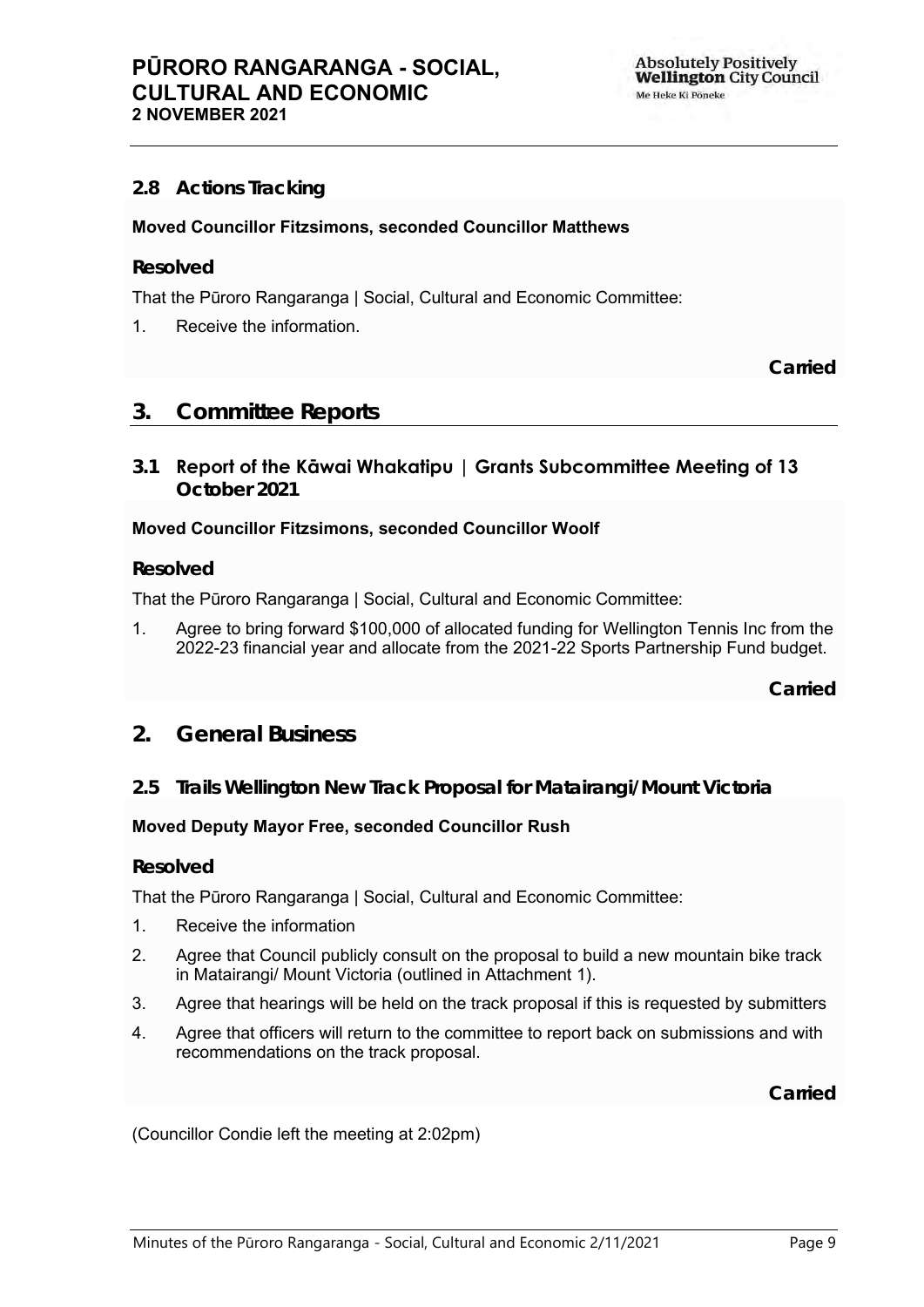### <span id="page-9-0"></span>**2.6 Trading and events in public places policy**

#### **Moved Councillor Day, seconded Councillor Matthews**

That the Pūroro Rangaranga | Social, Cultural and Economic Committee:

- 1) Receive the information.
- 2) Agree to the amended new Trading and Events in Public Places Policy 2021 as per **Attachment two** with the following changes:
	- a. add "all waste must be removed from the site by operators" under the "general approval conditions"
	- b. add "The Council may set conditions on waste management of activities and prefers that reusable products are used at first preference over compostable or recyclable products" to the "general approval conditions"
	- c. add "The activity is having a negative environmental impact" to the "Review of approval" section.
- 3) Agree to adopt the new Trading and Events in Public Places Policy 2021 and revoke the Footpath Management Policy (2007) and Trading in Public Places Policy (2006).
- 4) Agree to authorise public consultation on the revised "pre-approved" trading and event activities for the identified Wellington Town Belt and reserve sites (as set out in **Attachment three**).
- 5) Note that the Aho Tini 2030 LTP initiative included \$180k annually for the next ten years to facilitate activation of public spaces to support this policy. The funding will be used to deliver programmes in collaboration with the arts sector to promote vibrancy, safety, creative expression, and inclusiveness of our city's public places.
- 6) Note that the policy will not come into effect until July 2022 to ensure that new processes and fee structures to support the implementation of the policy are in place.
- 7) Delegate to the Chief Executive and the Chair or Deputy Chair of the Pūroro Rangaranga | Social, Cultural and Economic Committee the authority to amend the Statement of Proposal to include any amendments agreed by the Pūroro Rangaranga | Social, Cultural and Economic Committee at this meeting and any minor consequential edits.

#### **Moved Councillor Pannett, seconded Deputy Mayor Free**

#### **Resolved**

2) d. Revert to the original wording around the environmental objectives to be clear that in relation to the natural environment that the focus will be on protecting rather than actively recognising and supporting.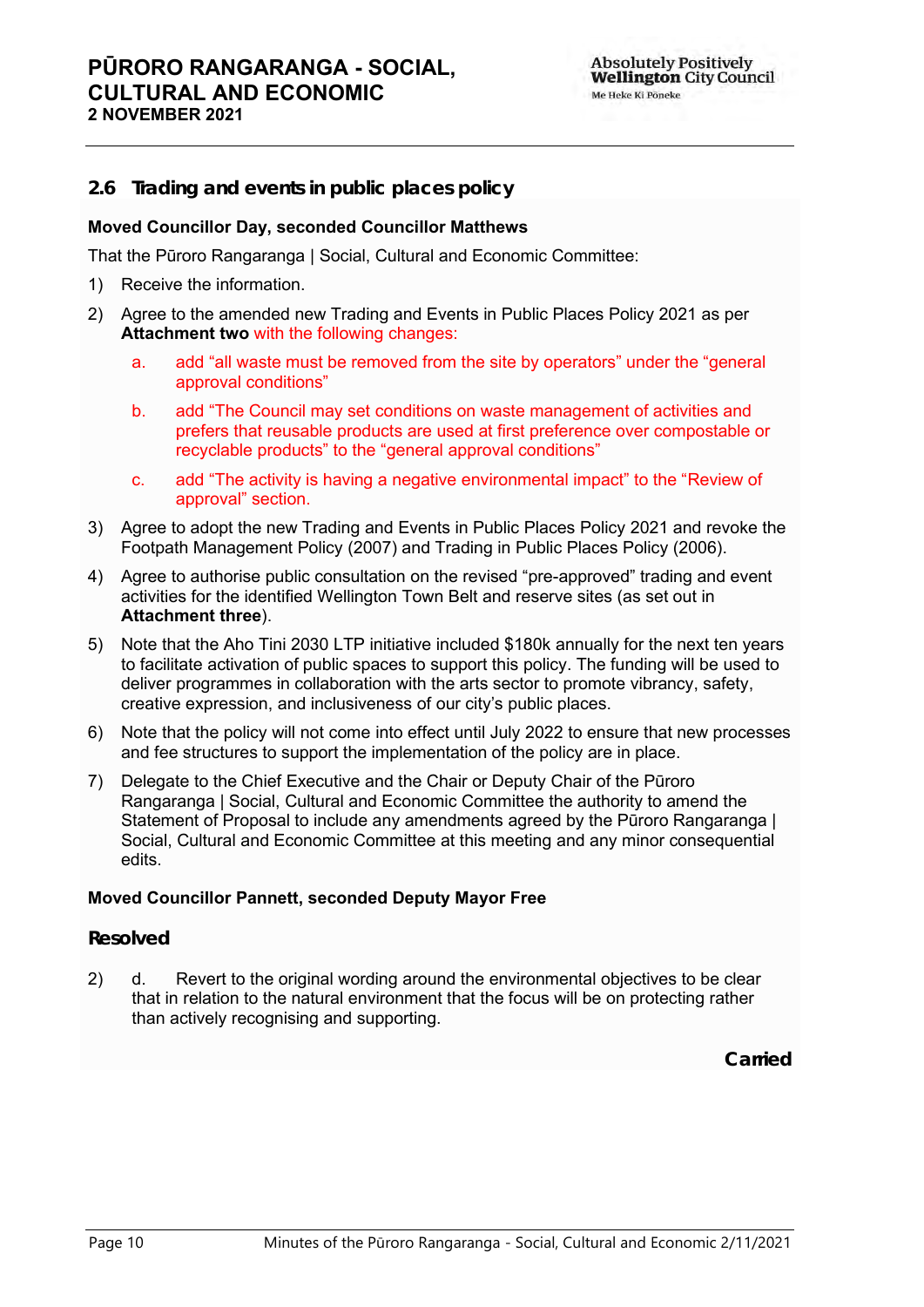#### **Moved Councillor Day, seconded Councillor Matthews**

#### **Resolved**

That the Pūroro Rangaranga | Social, Cultural and Economic Committee:

- 1) Receive the information.
- 2) Agree to the amended new Trading and Events in Public Places Policy 2021 as per **Attachment two** with the following changes:
	- a. add "all waste must be removed from the site by operators" under the "general approval conditions"
	- b. add "The Council may set conditions on waste management of activities and prefers that reusable products are used at first preference over compostable or recyclable products" to the "general approval conditions"
	- c. add "The activity is having a negative environmental impact" to the "Review of approval" section.
	- d. Revert to the original wording around the environmental objectives to be clear that in relation to the natural environment that the focus will be on protecting rather than actively recognising and supporting.
- 3) Agree to adopt the new Trading and Events in Public Places Policy 2021 and revoke the Footpath Management Policy (2007) and Trading in Public Places Policy (2006).
- 4) Agree to authorise public consultation on the revised "pre-approved" trading and event activities for the identified Wellington Town Belt and reserve sites (as set out in **Attachment three**).
- 5) Note that the Aho Tini 2030 LTP initiative included \$180k annually for the next ten years to facilitate activation of public spaces to support this policy. The funding will be used to deliver programmes in collaboration with the arts sector to promote vibrancy, safety, creative expression, and inclusiveness of our city's public places.
- 6) Note that the policy will not come into effect until July 2022 to ensure that new processes and fee structures to support the implementation of the policy are in place.
- 7) Delegate to the Chief Executive and the Chair or Deputy Chair of the Pūroro Rangaranga | Social, Cultural and Economic Committee the authority to amend the Statement of Proposal to include any amendments agreed by the Pūroro Rangaranga | Social, Cultural and Economic Committee at this meeting and any minor consequential edits.